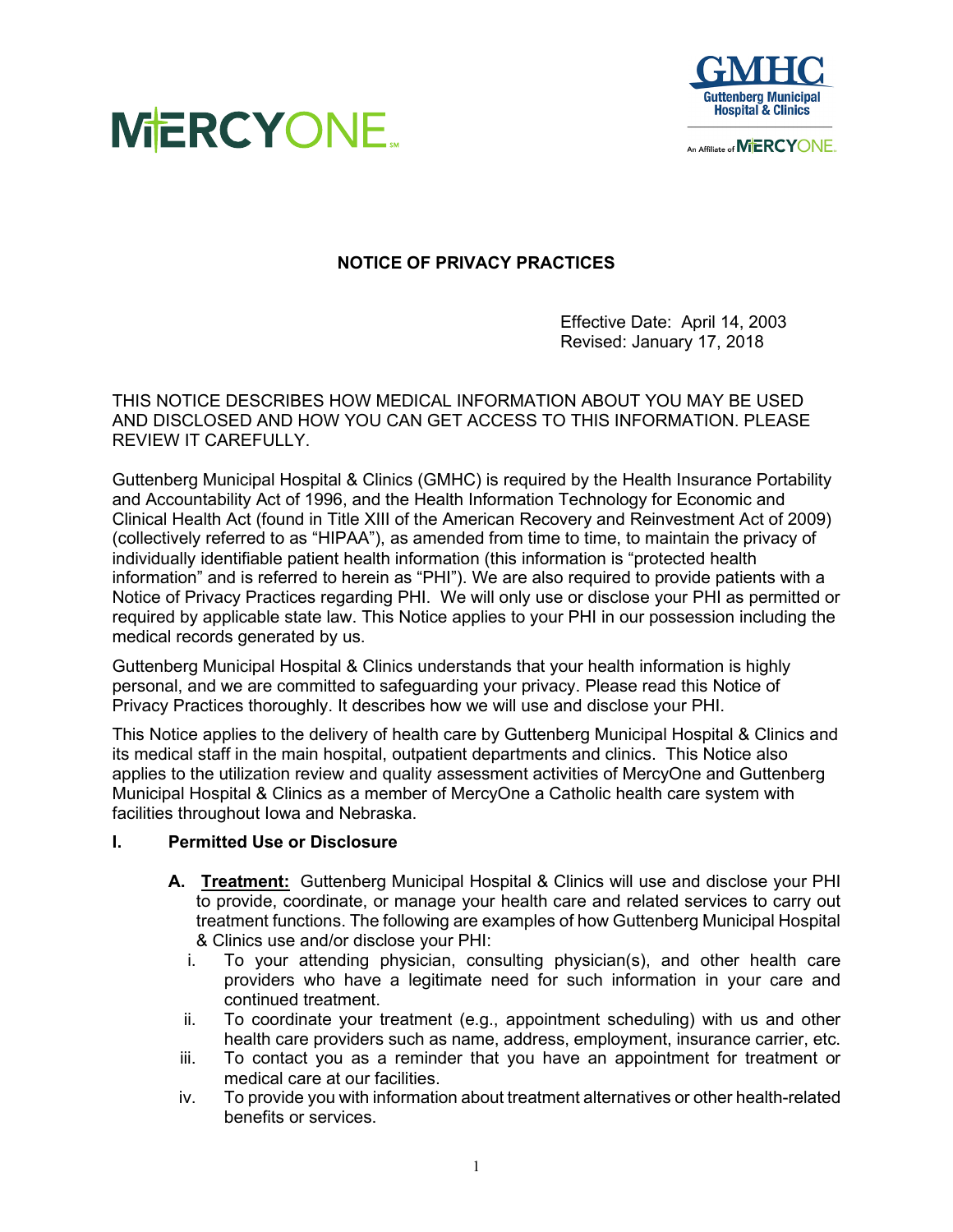



- v. If you are an inmate of a correctional institution or under the custody of a law enforcement officer, Guttenberg Municipal Hospital & Clinics will disclose your PHI to the correctional institution or law enforcement official.
- **B. Payment:** Guttenberg Municipal Hospital & Clinics will use and disclose PHI about you for payment purposes. The following are examples of how Guttenberg Municipal Hospital & Clinics will use and/or disclose your PHI:
	- i. To an insurance company, third party payer, third party administrator, health plan or other health care provider (or their duly authorized representatives) for payment purposes such as determining coverage, eligibility, pre-approval / authorization for treatment, billing, claims management, reimbursement audits, etc.
	- ii. To collection agencies and other subcontractors engaged in obtaining payment for care.
- **C. Health Care Operations:** Guttenberg Municipal Hospital & Clinics will use and disclose your PHI for health care operations purposes. The following are examples of how Guttenberg Municipal Hospital & Clinics will use and/or disclose your PHI:
	- i. For case management, quality assurance, utilization, accounting, auditing, population-based activities relating to improving health or reducing health care costs, education, accreditation, licensing and credentialing activities of Guttenberg Municipal Hospital & Clinics.
	- ii. To consultants, accountants, auditors, attorneys, transcription companies, information technology providers, etc.
- **D. Other Uses and Disclosures:** As part of treatment, payment and health care operations, Guttenberg Municipal Hospital & Clinics may also use your PHI for the following purposes:
	- i. Fundraising Activities: Guttenberg Municipal Hospital & Clinics will use and may also disclose some of your PHI to a related foundation for certain fundraising activities. For example, Guttenberg Municipal Hospital & Clinics may disclose your demographic information, your treatment dates of service, treating physician information, department of service and outcomes information to the foundation who may ask you for a monetary donation. Any fundraising communication sent to you will let you know how you can exercise your right to opt-out of receiving similar communications in the future.
	- ii. Medical Research: Guttenberg Municipal Hospital & Clinics will use and disclose your PHI without your authorization to medical researchers who request it for approved medical research projects. Researchers are required to safeguard all PHI they receive.
	- iii. Information and Health Promotion Activities: Guttenberg Municipal Hospital & Clinics will use and disclose some of your PHI for certain health promotion activities. For example, your name and address will be used to send you general newsletter or specific information based on your own health concerns.
- **E. More Stringent State and Federal Laws:** The State law of Iowa is more stringent than HIPAA in several areas. Certain federal laws also are more stringent than HIPAA. Guttenberg Municipal Hospital & Clinics will continue to abide by these more stringent state and federal laws.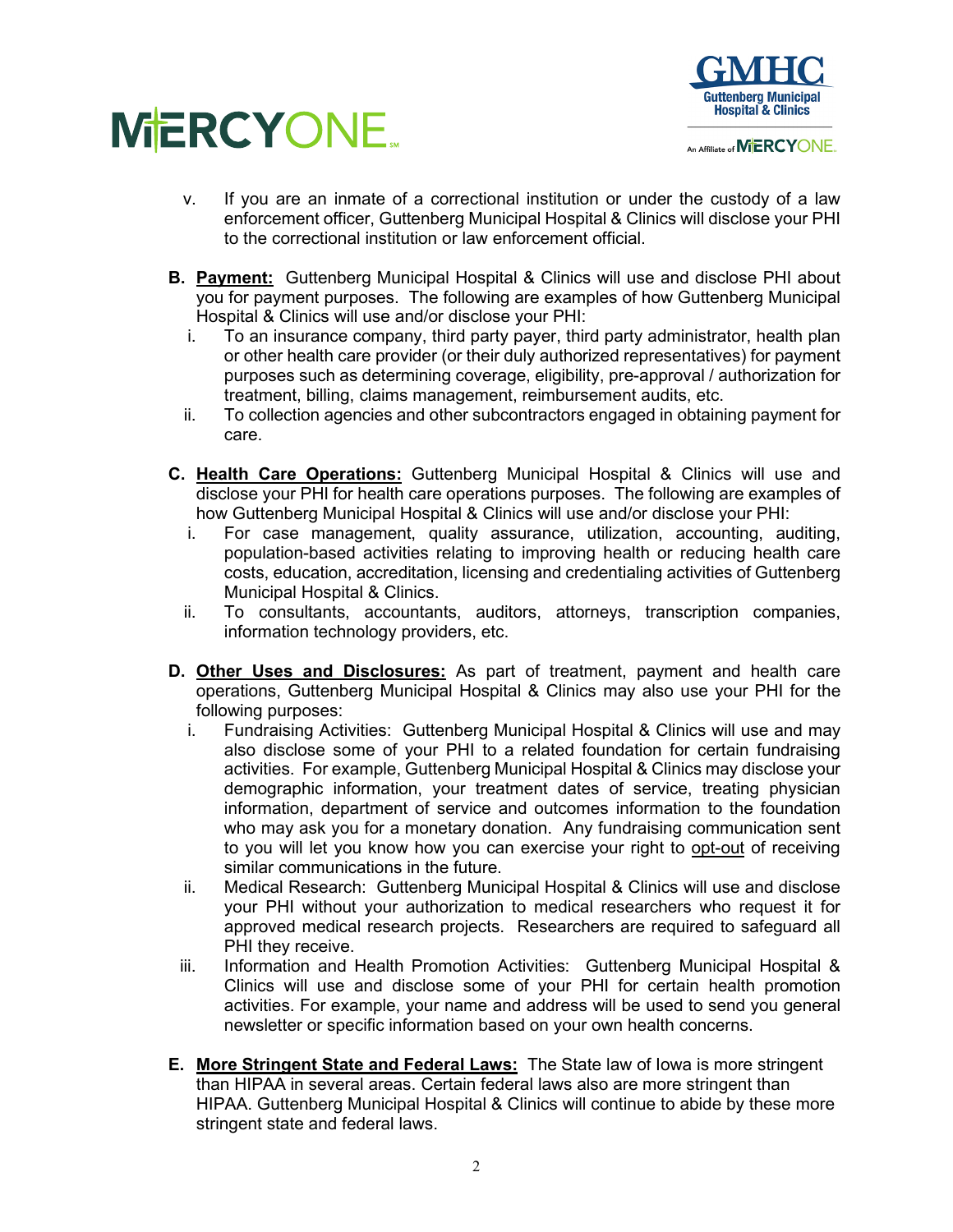



- i. **More Stringent Federal Laws:** The federal laws include applicable internet privacy laws, such as the Children's Online Privacy Protection Act and the federal laws and regulations governing the confidentiality of health information regarding substance abuse treatment.
- ii. **More Stringent State Laws:** State law is more stringent when the individual is entitled to greater access to records than under HIPAA. State law also is more restrictive when the records are more protected from disclosure by state law than under HIPAA. In cases where Guttenberg Municipal Hospital & Clinics provides treatment to a patient who resides in a neighboring state, Guttenberg Municipal Hospital & Clinics will abide by the more stringent applicable state law.
- **F. Health Information Exchange:** Guttenberg Municipal Hospital & Clinics shares your health records electronically or otherwise with a state-designated Health Information Exchange ("HIE") that exchange health records with other HIEs unless you opt out of participating. Guttenberg Municipal Hospital & Clinics also uses data exchange technology (such as direct messaging services, HIPS, and provider portals) with its Electronic Health Record ("EHR") to share your health records for continuity of care and treatment. HIEs and data exchange technology also enable the sharing of your health records to improve the quality of health care services provided to you (e.g., avoiding unnecessary duplicate testing). The shared health records will include, if applicable, sensitive diagnoses such as HIV/AIDS, sexually transmitted diseases, genetic information, and mental health substance abuse, etc. HIEs and data exchange technology function as our business associate and, in acting on our behalf, they will transmit, maintain and store your PHI for treatment, payment and health care operation purposes. HIEs and data exchange technologies are required to implement administrative, physical and technical safeguards that reasonably and appropriately protect the confidentiality and integrity of your medical information. Iowa state law provide you rights to restrict, and opt-out of HIE(s). For more information please contact Guttenberg Municipal Hospital & Clinic's Privacy Official at 563-252-1121.

# **II. Permitted Use or Disclosure with an Opportunity for You to Agree or Object**

- **A. Family/Friends:** Guttenberg Municipal Hospital & Clinics will disclose PHI about you to a friend or family member who is involved in or paying for your medical care. You have a right to request that your PHI not be shared with some or all of your family or friends. In addition, Guttenberg Municipal Hospital & Clinics will disclose PHI about you to an agency assisting in disaster relief efforts so that your family can be notified about your condition, status, and location.
- **B. Name of MercyOne Hospital –Directory:** Guttenberg Municipal Hospital & Clinics may include certain information about you in a directory while you are a hospital patient at Guttenberg Municipal Hospital & Clinics. This information will include your name, location in Guttenberg Municipal Hospital & Clinics, your general condition (e.g., fair, stable, critical, etc.) and your religious affiliation. The directory information, except your religious affiliation, will be disclosed to people who ask for you by name. You have the right to request that your name not be included in Guttenberg Municipal Hospital & Clinic's directory. If you request to opt-out of the directory, we cannot inform visitors of your presence, location, or general condition.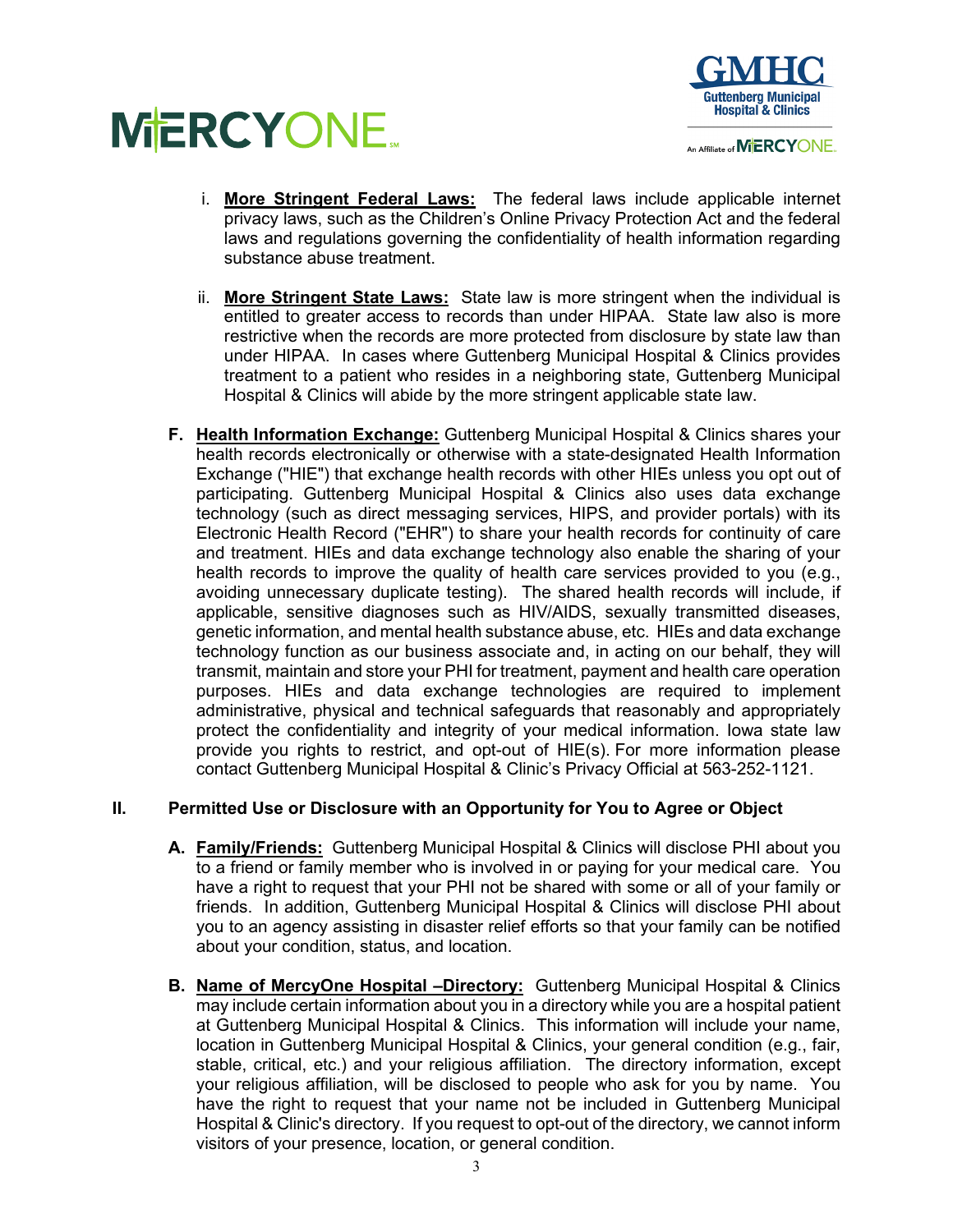



- **C. Spiritual Care:** Directory information, including your religious affiliation, will be given to a member of the clergy, even if they do not ask for you by name. Spiritual care providers are members of the health care team at Guttenberg Municipal Hospital & Clinics and may be consulted upon regarding your care. You have the right to request that your name not be given to any member of the clergy.
- **D. Media Reports:** Guttenberg Municipal Hospital & Clinics will release facility directory information to the media (excluding religious affiliation) if the media requests information about you using your name and after we have given you an opportunity to agree or object.

## **III. Use or Disclosure Requiring Your Authorization**

- **A. Marketing:** Subject to certain limited exceptions, your written authorization is required in cases where Guttenberg Municipal Hospital & Clinics receives any direct or indirect financial remuneration in exchange for making the communication to you which encourages you to purchase a product or service or for a disclosure to a third party who wants to market their products or services to you.
- **B. Research:** Guttenberg Municipal Hospital & Clinics will obtain your written authorization to use or disclose your PHI for research purposes when required by HIPAA.
- **C. Psychotherapy Notes:** Most uses and disclosures of psychotherapy notes require your written authorization.
- **D. Sale of PHI:** Subject to certain limited exceptions, disclosures that constitute a sale of PHI require your written authorization.
- **E. Other Uses and Disclosures:** Any other uses or disclosures of PHI that are not described in this Notice of Privacy Practices require your written authorization. Written authorizations will let you know why we are using your PHI. You have the right to revoke an authorization at any time.

## **IV. Use or Disclosure Permitted or Required by Public Policy or Law without your Authorization**

- **A. Law Enforcement Purposes:** Guttenberg Municipal Hospital & Clinics will disclose your PHI for law enforcement purposes as required by law, such as identifying a criminal suspect or a missing person, or providing information about a crime victim or criminal conduct.
- **B. Required by Law:** Guttenberg Municipal Hospital & Clinics will disclose PHI about you when required by federal, state or local law. Examples include disclosures in response to a court order / subpoena, mandatory state reporting (e.g., gunshot wounds, victims of child abuse or neglect), or information necessary to comply with other laws such as workers' compensation or similar laws. Guttenberg Municipal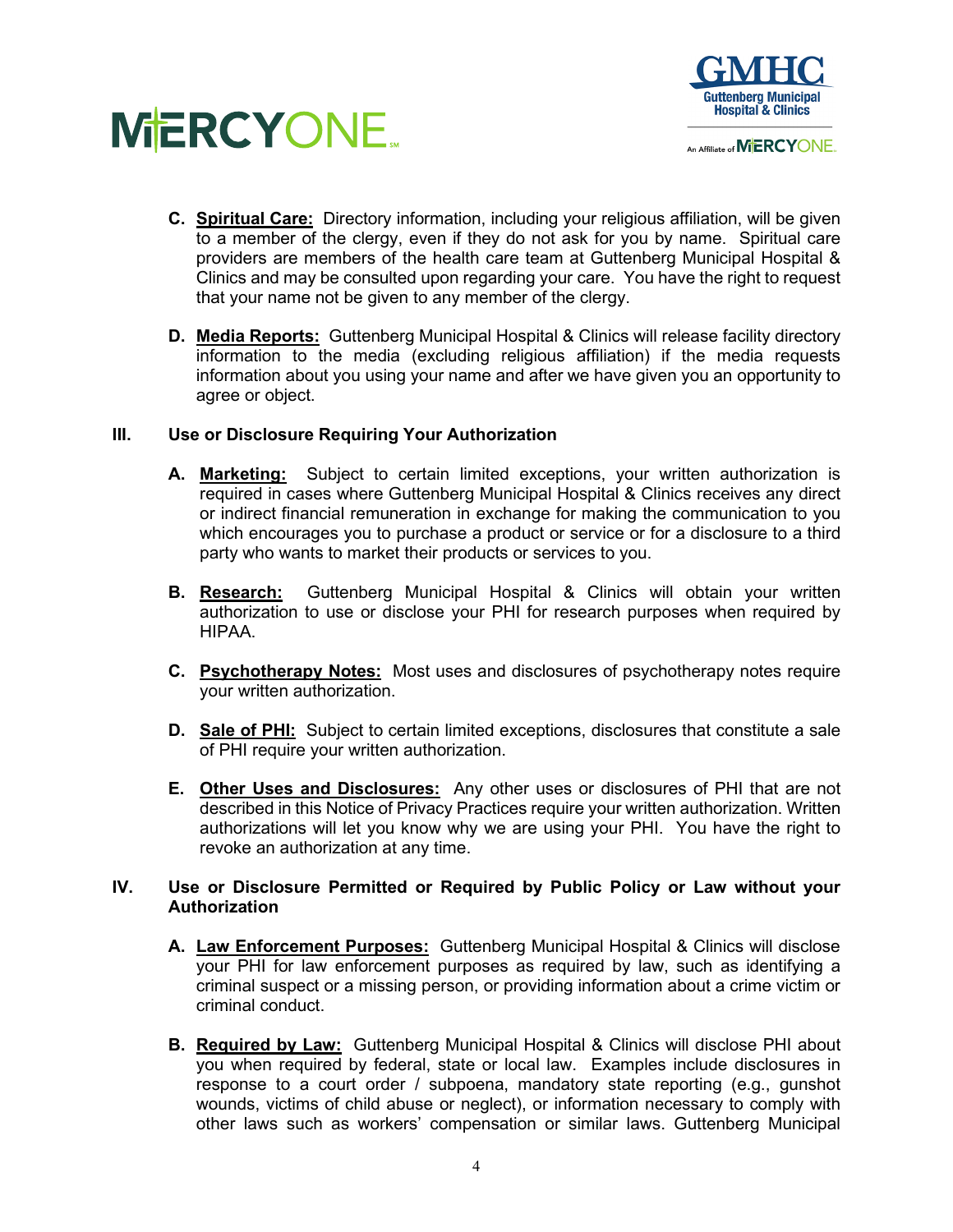



An Affiliate of MERCYONE.

Hospital & Clinics will report drug diversion and information related to fraudulent prescription activity to law enforcement and regulatory agencies.

- **C. Public Health Oversight or Safety:** Guttenberg Municipal Hospital & Clinics will use and disclose PHI to avert a serious threat to the health and safety of a person or the public. Examples include disclosures of PHI to state investigators regarding quality of care or to public health agencies regarding immunizations, communicable diseases, etc. Guttenberg Municipal Hospital & Clinics will use and disclose PHI for activities related to the quality, safety or effectiveness of FDA regulated products or activities, including collecting and reporting adverse events, tracking and facilitating in product recalls, etc.
- **D. Coroners, Medical Examiners, Funeral Directors:** Guttenberg Municipal Hospital & Clinics will disclose your PHI to a coroner or medical examiner. For example, this will be necessary to identify a deceased person or to determine a cause of death. Guttenberg Municipal Hospital & Clinics may also disclose your medical information to funeral directors as necessary to carry out their duties.
- **E. Organ Procurement:** Guttenberg Municipal Hospital & Clinics will disclose PHI to an organ procurement organization or entity for organ, eye or tissue donation purposes.
- **F. Specialized Government Functions:** Guttenberg Municipal Hospital & Clinics will disclose your PHI regarding government functions such as military, national security and intelligence activities. Guttenberg Municipal Hospital & Clinics will use or disclose PHI to the Department of Veterans Affairs to determine whether you are eligible for certain benefits.
- **G. Immunizations:** Guttenberg Municipal Hospital & Clinics will disclose proof of immunization to a school where the state or other similar law requires it prior to admitting a student.

## **V. Your Health Information Rights**

You have the following individual rights concerning your PHI:

**A. Right to Inspect and Copy:** Subject to certain limited exceptions, you have the right to access your PHI and to inspect and copy your PHI as long as we maintain the data.

If Guttenberg Municipal Hospital & Clinics denies your request for access to your PHI, Guttenberg Municipal Hospital & Clinics will notify you in writing with the reason for the denial. For example, you do not have the right to psychotherapy notes or to inspect the information which is subject to law prohibiting access. You may have the right to have this decision reviewed.

You also have the right to request your PHI in electronic format in cases where Guttenberg Municipal Hospital & Clinics utilizes electronic health records. You may also access information via patient portal if made available by Guttenberg Municipal Hospital & Clinics.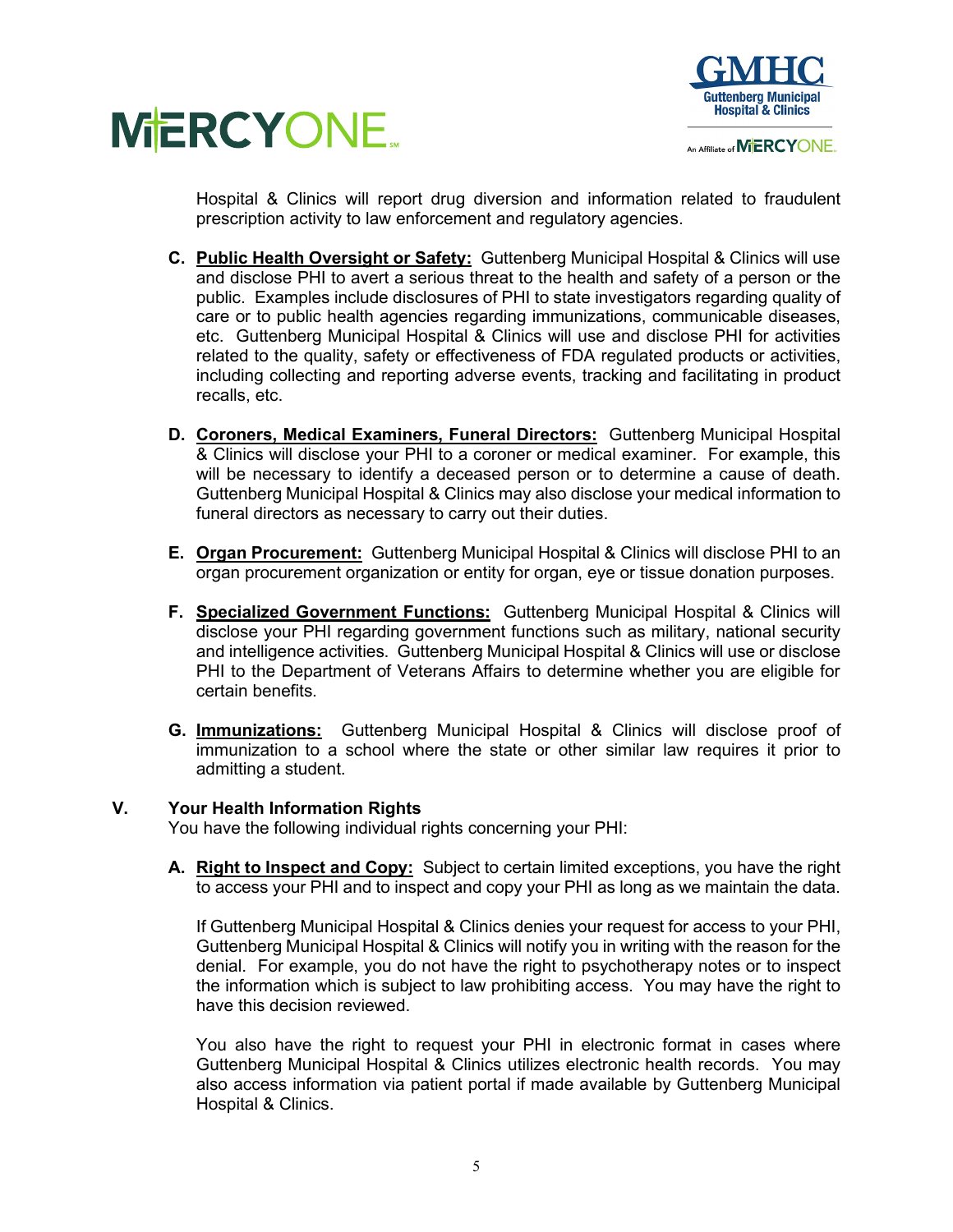



You may be charged a reasonable copying fee in accordance with applicable federal or state law.

**B. Right to Amend:** You have the right to amend your PHI for as long as Guttenberg Municipal Hospital & Clinics maintains the data. You must make your request for amendment of your PHI in writing to Guttenberg Municipal Hospital & Clinics, including your reason to support the requested amendment.

However, Guttenberg Municipal Hospital & Clinics will deny your request for amendment if:

- i. Guttenberg Municipal Hospital & Clinics did not create the information;
- ii. The information is not part of the designated record set;
- iii. The information would not be available for your inspection (due to its condition or nature); or
- iv. The information is accurate and complete.

If Guttenberg Municipal Hospital & Clinics denies your request for changes in your PHI, Guttenberg Municipal Hospital & Clinics will notify you in writing with the reason for the denial. Guttenberg Municipal Hospital & Clinics will also inform you of your right to submit a written statement disagreeing with the denial. You may ask that Guttenberg Municipal Hospital & Clinics include your request for amendment and the denial any time that Guttenberg Municipal Hospital & Clinics subsequently discloses the information that you wanted changed. Guttenberg Municipal Hospital & Clinics may prepare a rebuttal to your statement of disagreement and will provide you with a copy of that rebuttal.

- **C. Right to an Accounting:** You have a right to receive an accounting of the disclosures of your PHI that Guttenberg Municipal Hospital & Clinics has made, except for the following disclosures:
	- i. To carry out treatment, payment or health care operations;
	- ii. To you;
	- iii. To persons involved in your care;
	- iv. For national security or intelligence purposes; or
	- v. To correctional institutions or law enforcement officials.

You must make your request for an accounting of disclosures of your PHI in writing to Guttenberg Municipal Hospital & Clinics.

You must include the time period of the accounting, which may not be longer than 6 years. In any given 12-month period, Guttenberg Municipal Hospital & Clinics will provide you with an accounting of the disclosures of your PHI at no charge. Any additional requests for an accounting within that time period will be subject to a reasonable fee for preparing the accounting.

**D. Right to Request Restrictions:** You have the right to request restrictions on certain uses and disclosures of your PHI to carry out treatment, payment or health care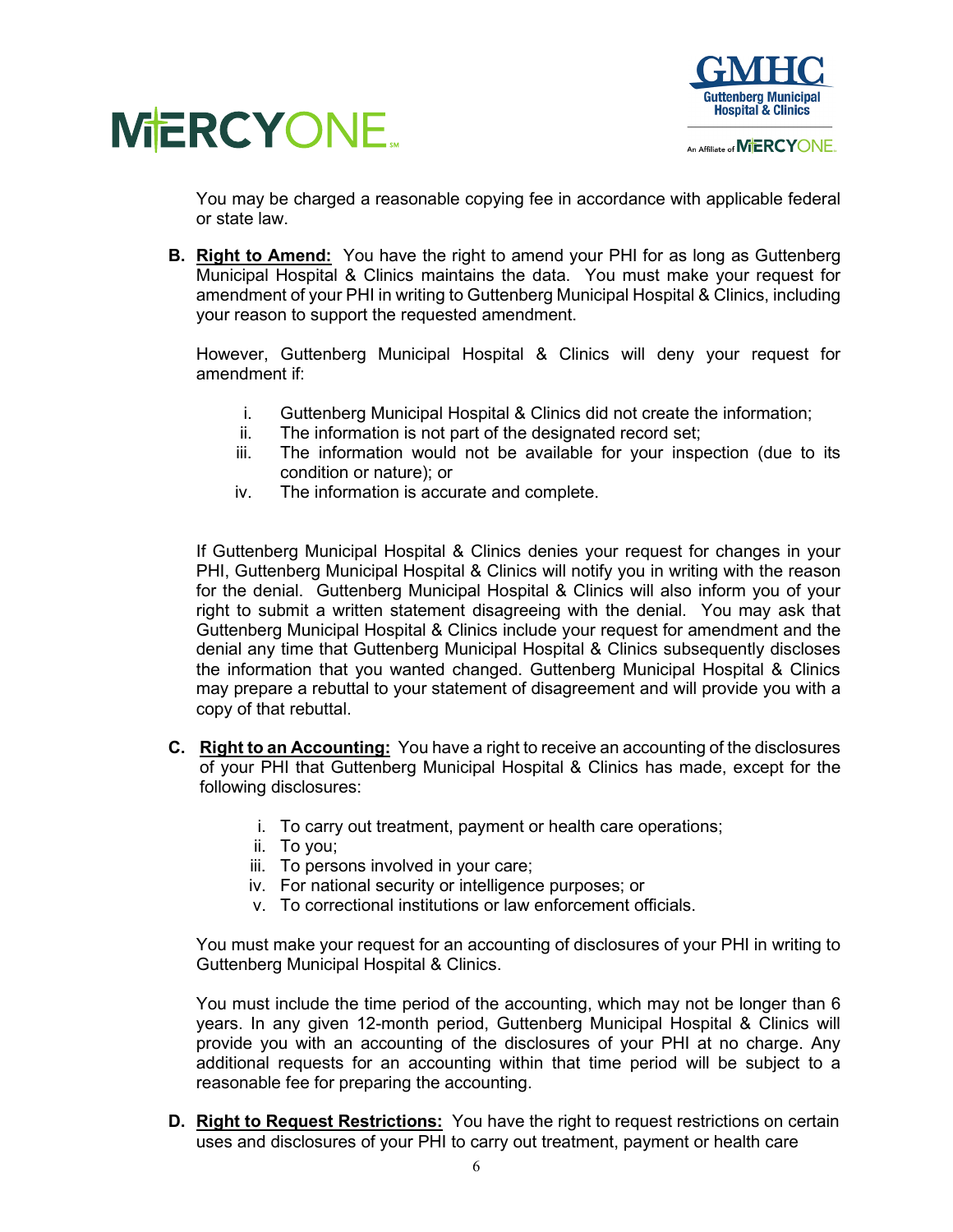



An Affiliate of MERCYONE.

operations functions or to prohibit such disclosure. However, Guttenberg Municipal Hospital & Clinics will consider your request but is not required to agree to the requested restrictions.

- **E. Right to Request Restrictions to a Health Plan:** You have the right to request a restriction on disclosure of your PHI to a health plan (for purposes of payment or health care operations) in cases where you paid out of pocket, in full, for the items received or services rendered.
- **F. Right to Confidential Communications:** You have the right to receive confidential communications of your PHI by alternative means or at alternative locations. For example, you may request that Guttenberg Municipal Hospital & Clinics only contact you at work or by mail.
- **G. Right to Receive a Copy of this Notice:** You have the right to receive a paper copy of this Notice of Privacy Practices, upon request.

# **VI. Breach of Unsecured PHI**

If a breach of unsecured PHI affecting you occurs, Guttenberg Municipal Hospital & Clinics is required to notify you of the breach.

## **VII. Sharing and Joint Use of Your Health Information**

In the course of providing care to you and in furtherance of Guttenberg Municipal Hospital & Clinics mission to improve the health of the community, Guttenberg Municipal Hospital & Clinics will share your PHI with other organizations as described below who have agreed to abide by the terms described below:

- **A. Medical Staff.** The medical staff and Guttenberg Municipal Hospital & Clinics participate together in an organized health care arrangement to deliver health care to you at Guttenberg Municipal Hospital & Clinics. Both Guttenberg Municipal Hospital & Clinics and its medical staff have agreed to abide by the terms of this Notice with respect to PHI created or received as part of delivery of health care to you in Guttenberg Municipal Hospital & Clinics. Physicians and allied health care professionals are members of Guttenberg Municipal Hospital & Clinics medical staff will have access to and use your PHI for treatment, payment and health care operations purposes related to your care within Guttenberg Municipal Hospital & Clinics. The Guttenberg Municipal Hospital & Clinics will disclose your PHI to the medical staff for treatment, payment and health care operations.
- **B. Membership in MercyOne** Guttenberg Municipal Hospital & Clinics and other members of MercyOne participate together in an organized health care arrangement for utilization review and quality assessment activities. As a part of MercyOne, a Catholic health care system, Guttenberg Municipal Hospital & Clinics and other hospitals, nursing homes, and health care providers in MercyOne share your PHI for utilization review and quality assessment activities of MercyOne, the parent company, and its members. Members of MercyOne also use your PHI for your treatment,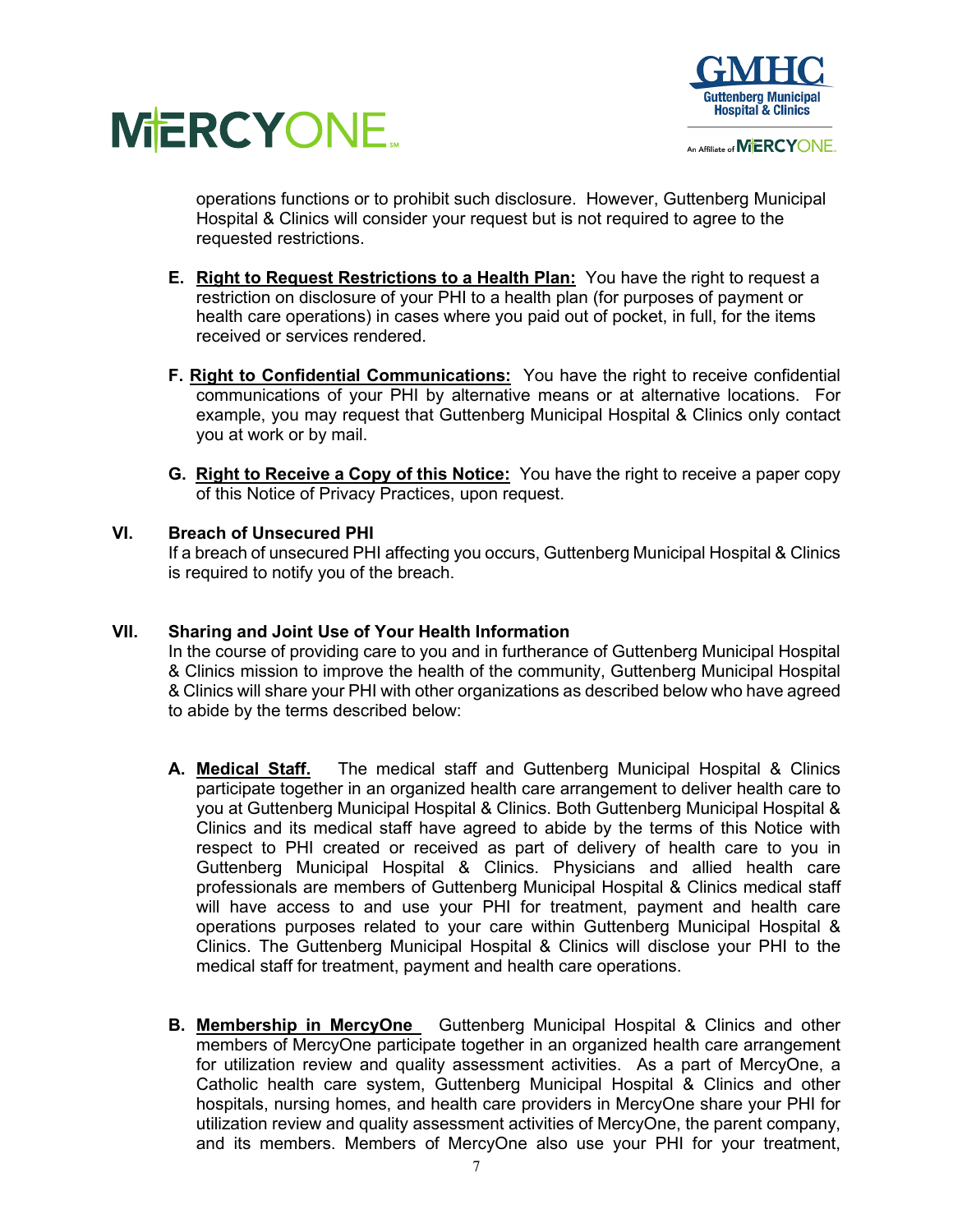



payment to Guttenberg Municipal Hospital & Clinics and/or for the health care operations permitted by HIPAA with respect to our mutual patients. All members of MercyOne have agreed to abide by the terms of this Notice with respect to PHI created or received as part of utilization review and quality assessment activities. Members of MercyOne will abide by the terms of their own Notice of Privacy Practices in using your PHI for treatment, payment or health care operations.

Please go to the MercyOne website for a listing of member organizations at https://www.mercyone.org/. Or, alternatively, you can call Guttenberg Municipal Hospital & Clinic's Privacy Official to request the same.

- **C. Business Associates.** Guttenberg Municipal Hospital & Clinics will share your PHI with business associates and their Subcontractors contracted to perform business functions on Guttenberg Municipal Hospital & Clinic's behalf, including MercyOne which performs certain business functions for Guttenberg Municipal Hospital & Clinics.
- **D. Your Health Care Providers and Care Coordinators**. You receive care from Guttenberg Municipal Hospital & Clinics delivered in an integrated care setting, where patients are seen by several different providers and in several care settings as part of continuity of care and coordinated care delivery. Guttenberg Municipal Hospital & Clinics shares your PHI with other health care providers and care coordinators who work together to provide treatment, obtain payment and conduct health care operations. Your PHI is shared electronically in multiple ways with providers involved in the delivery of care and care coordination. Your PHI may be shared via a direct connection to the electronic health record system of other providers. Your PHI may be shared in a health information exchange or via technology that enables downstream providers and care coordinators to obtain your information. Your PHI may be shared via secure transmission to other providers' inboxes.
- **VIII. Changes to this Notice.** Guttenberg Municipal Hospital & Clinics will abide by the terms of the Notice currently in effect. Guttenberg Municipal Hospital & Clinics reserves the right to make material changes to the terms of its Notice and to make the new Notice provisions effective for all PHI that it maintains. Guttenberg Municipal Hospital & Clinics will distribute / provide you with a revised Notice at your first visit following the revision of the Notice in cases where it makes a material change in the Notice. You can also ask Guttenberg Municipal Hospital & Clinics for a current copy of the Notice at any time.
- *IX.* **Complaints.** If you believe your privacy rights have been violated, you may file a complaint with Guttenberg Municipal Hospital & Clinic's Privacy Official or with the Secretary of the Department of Health and Human Services. All complaints must be submitted in writing directly to Guttenberg Municipal Hospital & Clinic's Privacy Official.